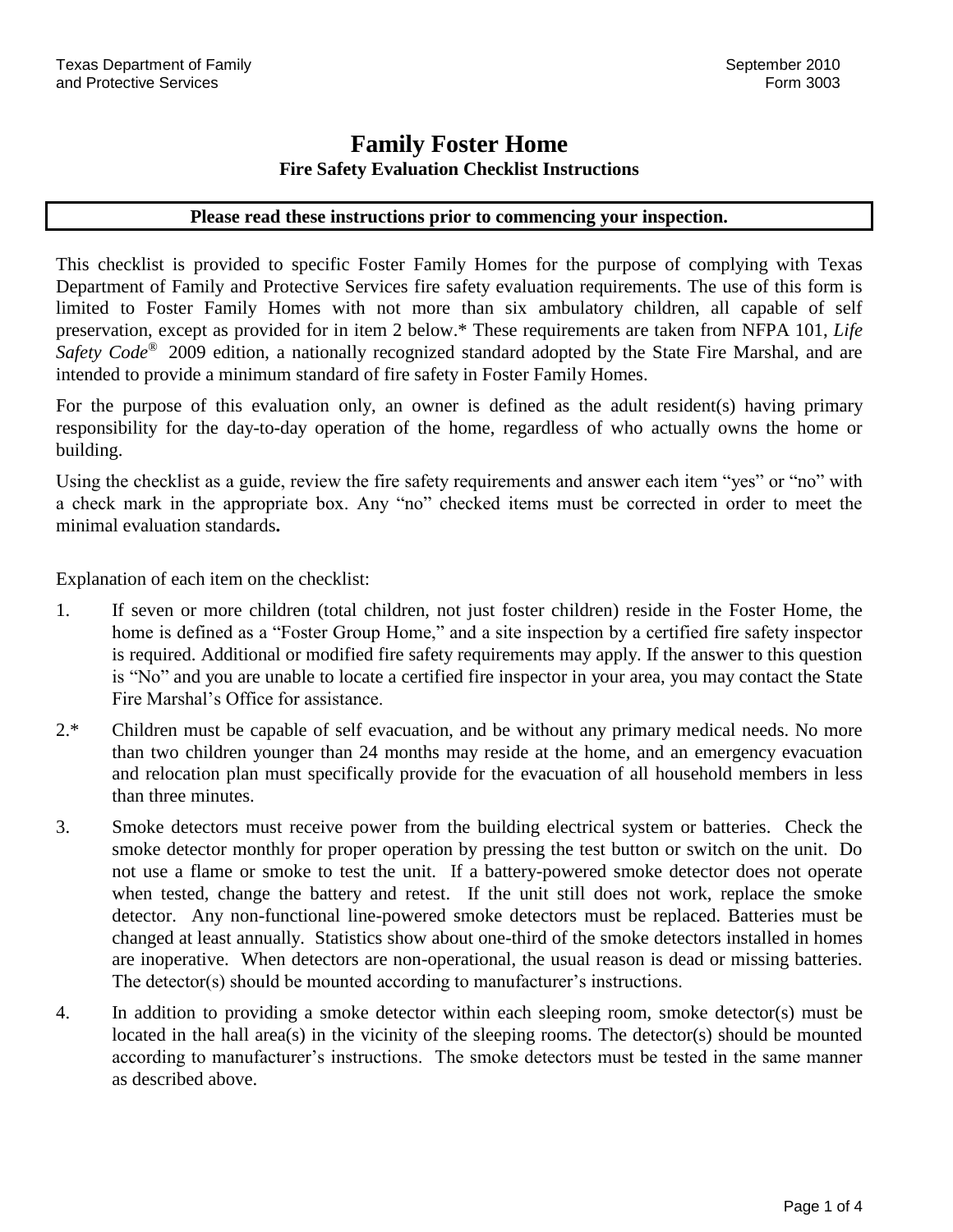- 5. In multi-story homes, the smoke detector that covers the upper floor(s), in addition to those required in sleeping rooms, should usually be located at the top of the stairs. The detector(s) should be mounted according to manufacturer's instructions. The smoke detectors must be tested in the same manner as described above.
- 6. Every sleeping room and every living and dining area must be provided with access to a secondary means of escape to the outside of the home in addition to the front or back doors. The purpose of the secondary means of escape is to provide an occupant with an alternate escape route when fire or other emergency blocks the primary exit from the Foster Home.

Three types of secondary means of escape are permitted:

(A) A door that opens to the outside.

### **OR**

(B) The use of a readily operable window in the sleeping rooms and living areas of the home that provides an opening of not less than 5.7 sq. ft. in area, minimum of 20 inches wide and 24 inches high, and the bottom of the opening no higher than 44 inches above the floor, located within 20 ft. of outdoor space accessible to fire department apparatus.

### **OR**

(C) Every sleeping room and living area without a secondary means of escape (as described in A or B above), has a passage, other than the hallway, to another room that has a means of escape as described in A or B above. The passage must not have any doors that can be locked. An example would be two bedrooms or living areas directly connected with a passage or door. A shared bathroom connecting two sleeping rooms usually will not be acceptable, because one or both of the doors could be locked, preventing passage from one room to the other.

**Note:** There are two exceptions to the requirement for secondary means of escape from each bedroom or living area: (1) if the bedroom or living area has a door opening directly to the outside of the building, or (2) where the Foster Home is protected throughout by an approved automatic fire sprinkler system.

- 7. No Foster Home may have any interior door used in a path of escape that can be locked.
- 8. Primary exit doors and secondary means of escape, such as windows, and security bars that require a key, opening tool or special knowledge (security code, combination) are prohibited. Several multiple-death fires have occurred when a door lock could not be released because the key could not be found. The prohibition on these types of locks applies only to those doors or windows that are part of the required primary and secondary exits.
- 9. The requirement for a child being able to open a closet door from the inside is to ensure that the child cannot accidentally become locked inside.
- 10. Children will often lock themselves in the bathroom. Provisions for unlocking the doors from the outside will facilitate rescue by other occupants or by fire department personnel.
- 11. An attic room, for example, accessible only by a trap door or folding ladder, would not have an approved primary means of escape. A standard set of stairs to access the room would be required. Spiral staircases are also inadequate.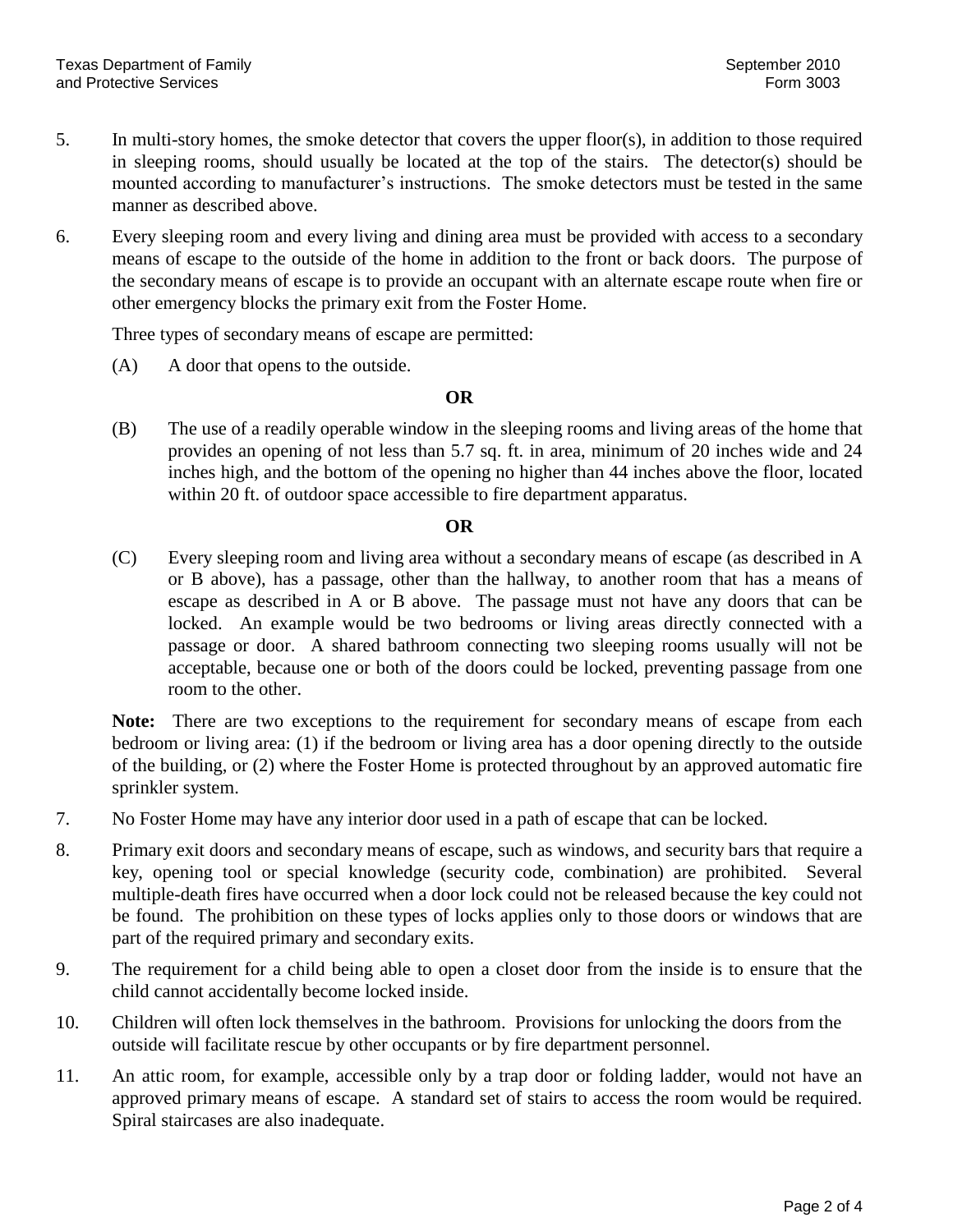- 12. Un-vented heaters that have the mark or label of an approved testing firm and are installed in accordance with the manufacturer's instructions and applicable safety codes are acceptable. Some older, un-vented heaters are not equipped with vents to the outside of the home. These heaters depend on regular maintenance, proper adjustment, and an adequate air supply for proper combustion. Un-vented heaters can release lethal carbon monoxide into the home, deplete the oxygen levels in the home to dangerous limits, or provide an ignition source for a fire.
- 13. It is important to provide safeguards to protect children from the hot surfaces of heating equipment. Children do not always understand the dangers of hot surfaces. Screens (barriers) that prevent children from accessing heating equipment must be of closely spaced wire or expanded metal and must be securely attached to parts of the building to prevent movement.
- 14. All gas appliances must be equipped with metal tubing and connectors, no rubber hoses.
- 15. All gas-fired heaters, including any central heating unit, must be inspected annually by a qualified person to ensure the unit is in proper working order, to prevent carbon monoxide poisoning.
- 16. There must be no storage of any item that could burn (boxes, paper, clothing, wood scraps, blankets/pillows) near stoves, heaters, fireplaces, or other sources of flame or heat, including the gas water heater closets or other gas fired appliances.
- 17. All matches and or lighters must be out of the reach of children. Children playing with matches and/or cigarette lighters cause many deaths and millions of dollars in damage each year.
- 18. Flammable liquids must be stored in safety cans with the lid shut to prevent vapors from escaping.
- 19. There must be a five-pound portable fire extinguisher mounted on a wall in the area of the kitchen to extinguish small fires that may develop in or on the stove.
- 20. Home fire escape plans are essential to enable all residents to know what to do when the smoke alarm sounds or other signs of fire are present. Home fire escape plans must rehearsed by all occupants each month to remain effective. The plan must enable all family members to escape using primary or secondary exits. A safe location outside the home must be selected for a gathering point, well away from the dangers of the fire or responding emergency vehicles.
- 21. Extension cords are to be used on a temporary basis only. When the cords remain plugged in, they become part of the building wiring system. No frayed or spliced appliance cords are permitted because of the danger of a short circuit. All unused openings in the electrical circuit breaker box must be covered to prevent any material from coming in contact with live electrical wires.

# **NOTE**

**The above requirements set a minimum standard for fire safety in the home. Special situations and circumstances may call for increased fire safety requirements above those detailed above. You may request assistance from the Texas Department of Family and Protective Services if you have questions. The State Fire Marshal's Office may be contacted to interpret fire safety requirements.**